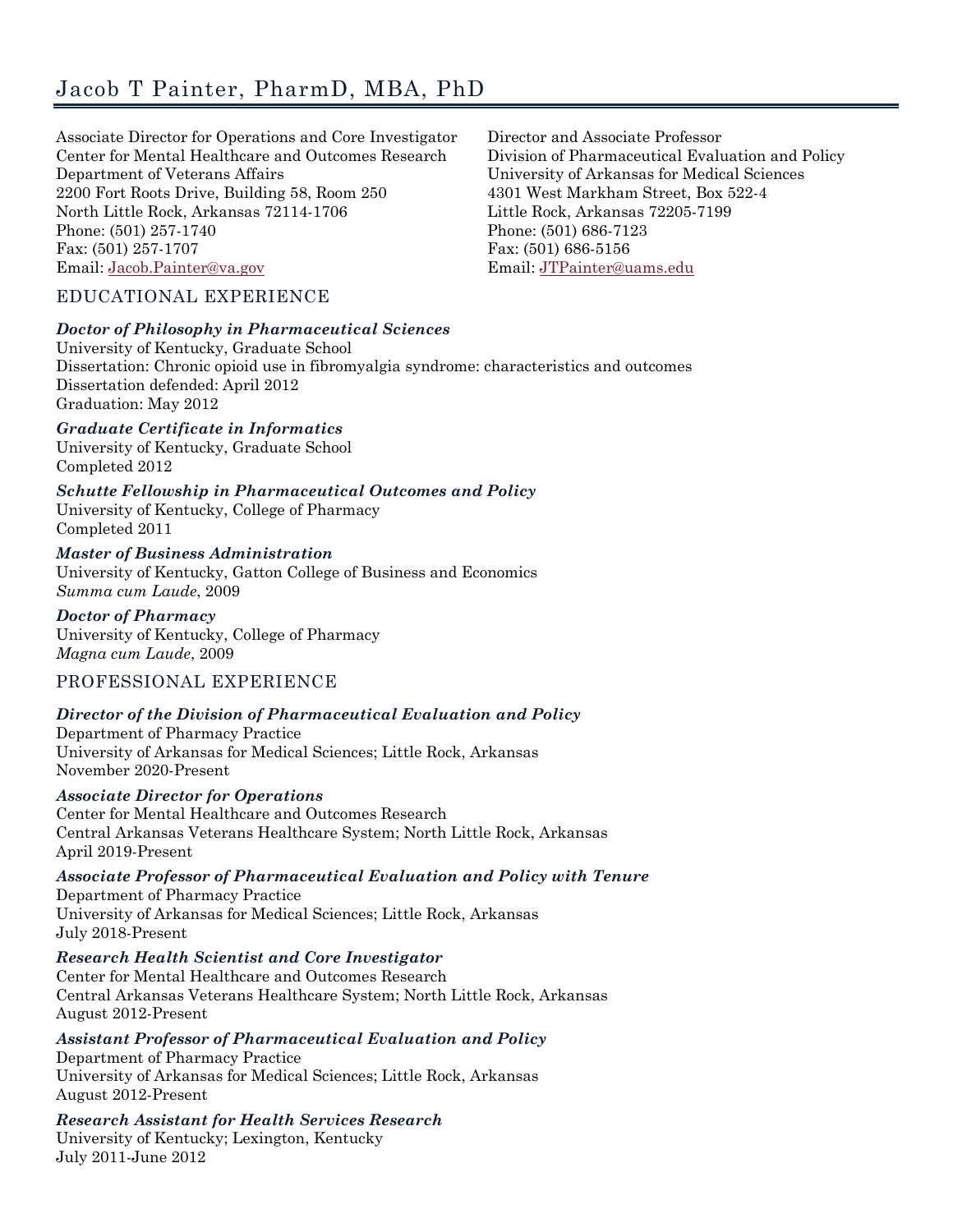## *Staff Pharmacist*

Sears Holdings Corporation; Winchester, Kentucky June 2009-July 2012

*Health Services Research Assistant* Research and Data Management Center; Lexington, Kentucky March 2009-July 2010

*Regulatory Affairs Intern* Procter and Gamble Pharmaceuticals; Mason, Ohio May 2007-August 2007

# TEACHING EXPERIENCE

## *Course Coordinator*

**Pharmacy Management** (PHPR 7301), Professional Program Three credit hours, offered annually in the spring, 2012-present (approximately 110 students) College of Pharmacy, University of Arkansas for Medical Sciences

**Pharmacoepidemiology** (PSGP 6113), Graduate Program Three credit hours, offered biannually in the fall, 2013-present (approximately 5 students) College of Pharmacy, University of Arkansas for Medical Sciences

**Pharmaceutical Evaluation & Policy Seminar** (PSGP 5109), Graduate Program One credit hour, offered fall 2014, spring 2017 (approximately 10 students) College of Pharmacy, University of Arkansas for Medical Sciences

**Research in Clinical Care** (PHPR 7150), Professional Program Two credit hours, offered annually in the spring, 2017-present (approximately 5 students) College of Pharmacy, University of Arkansas for Medical Sciences

#### *Instructor*

PHPR 7150 **Research in Clinical Care** (2017-present) Professional Program. College of Pharmacy, University of Arkansas for Medical Sciences. *Lectures: Writing a Research Question, Research Methods*

PSGP 5113 **Research Methods in Pharmaceutical Evaluation and Policy** (2015-present) Graduate Program. College of Pharmacy, University of Arkansas for Medical Sciences. *Lectures: Retrospective Data Sources, Sampling Methods*

## PSGP 6113 **Pharmacoepidemiology** (2013-present)

Graduate Program. College of Pharmacy, University of Arkansas for Medical Sciences. *Class sessions: What is Pharmacoepidemiology, Pharmacoepidemiology Study Design, Sample Size Considerations, When to Perform Pharmacoepidemiology Studies, Spontaneous Reporting, Ongoing Systems for Pharmacoepidemiology Studies, Overview of Automated Databases, How to Perform Pharmacoepidemiology Studies, Advanced Approaches to Controlling Confounding, Risk Management, Risk Evaluation and Communication, Validity of Pharmacoepidemiology Drug and Diagnosis Data, Comparative Effectiveness Research, Sequential Statistical Methods, Pharmacoepidemiology and Pharmaceutical Reimbursement, Introduction to Pharmacoeconomics, Quality of Life Measurements, The Future of Pharmacoepidemiology.*

## PHPR 7301 **Pharmacy Management** (2012-present)

Professional Program. College of Pharmacy, University of Arkansas for Medical Sciences *Lectures: Introduction to Pharmacy Management, Business Planning, Marketing I & II, Recruiting & Interviewing, Managing the Workplace, Risk Management, Pharmacy Informatics, Community Inventory Team-Based Learning Sessions: Communication, Risk Management Case Conferences: Management, Marketing, Human Resources, Financials, Cost of Dispensing, CV/Resume*

## PPS 940 **Evidence Base for Pharmacy Practice** (2010-2012)

Professional Program. College of Pharmacy, University of Kentucky *Introduction to Pharmacoeconomics, Introductory Biostatistics I and II, Introduction to Study Design, Measurement in Research, Levels of Measurement.*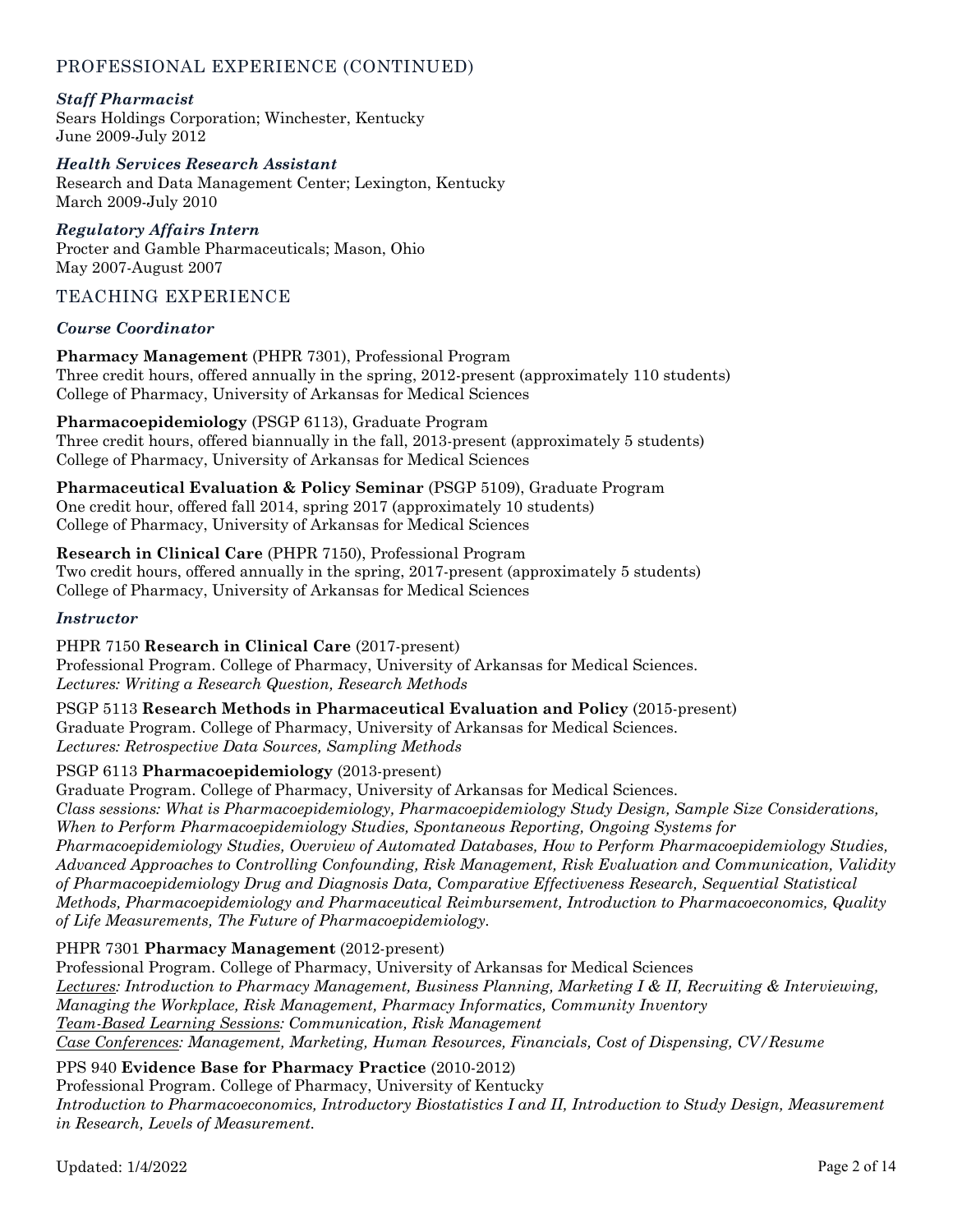## *Graduate student committee chair*

**Laura Gressler** Pharmaceutical Evaluation and Policy Master's Program. Graduation Date: July 2017 Thesis: *The relationship between concomitant opioid-benzodiazepine use and adverse outcomes among US Veterans* Initial placement: Doctoral student at University of Maryland, Pharmaceutical Health Services Research

**Niranjan Kathe**. Pharmaceutical Evaluation and Policy Doctoral Program. Graduation date: August 2019 Dissertation: Assessing the spillover effects of Medicaid expansion compared to non-expansion on existing Medicaid enrollees, children of Medicaid eligible parents, and on the commercially insured population Initial placement: Senior Manager at Complete HEOR Solutions

**Mrinmayee Lakkad**. Pharmaceutical Evaluation and Policy Doctoral Program. Anticipated graduation date: May 2020 Dissertation: To be determined Current status: Second year of didactic curriculum.

#### *Graduate student committee member*

**Joshua Brown**. Pharmaceutical Evaluation and Policy Master's Program Graduation date: May 2014 Dissertation: *Comparison of Inappropriate Prescribing Criteria for the Elderly – Beers 2003, Beers 2012 and STOPP Criteria – In a Large Administrative Claims Database* Initial placement: Research Assistant and Pfizer/Humana Pharmacy Fellow pursuing PhD in Pharmaceutical Outcomes and Policy, University of Kentucky, Lexington, Kentucky

**Anand Shewale**. Pharmaceutical Evaluation and Policy Doctoral Program Graduation date: May 2016 Dissertation: *Comparative effectiveness of Hyaluronic acid injections for delay of surgical interventions among patients with knee osteoarthritis* Initial placement: Manager, Health Economics Outcomes Research, Allergan, Irvine, CA

**Anuj Shah**. Pharmaceutical Evaluation and Policy Doctoral Program Anticipated graduation date: December 2017 Dissertation: *Impact of Medicaid expansion under ACA on inpatient and emergency room utilization and substance use disorder treatment*

Initial placement: Data Scientist at Genentech, Washington, DC

**Mir Ali**. Health Systems and Services Research Doctoral Program Graduation date: December 2018 Dissertation: *Geographic variation in prescription drug spending* Current status: Research Fellow, University of Arkansas for Medical Sciences.

## *Pharmacy resident research mentorship*

**Amanda Bellile**. PGY2 Pain and Palliative Care Project: *The effect of substance use disorder diagnosis on post-surgical opioid length of therapy*

**Megan Adams**. PGY1 Pharmacy Resident Project: *Impact of CDC Guidelines on opioid prescribing in a VAMC emergency department*

**Lisa Dragic**. PGY2 Pain and Palliative Care Project: *Effect of pharmacy intervention for opioid tapering*

**Emily Ellsworth**. PGY1 Pharmacy Resident Project: *Effect of gabapentin on post-operative opioid consumption in the geriatric population*

**Thomas Webb**. PGY2 Pain and Palliative Care Project: *Comparing effectiveness of gabapentin and pregabalin in the treatment of neuropathic pain: a retrospective cohort of palliative care outpatients*

**Amy Brotherton**. PGY1 Pharmacy Resident Project: *System-Wide Implementation of Extended-Infusion Piperacillin/Tazobactam at a Teaching Hospital*

**Sarah Lewis**. PGY1 Community Pharmacy Resident Project: *The Effect of Appointment-Based Medication Synchronization on Clinical Services in a Community Pharmacy*

Updated:  $1/4/2022$  Page 3 of 14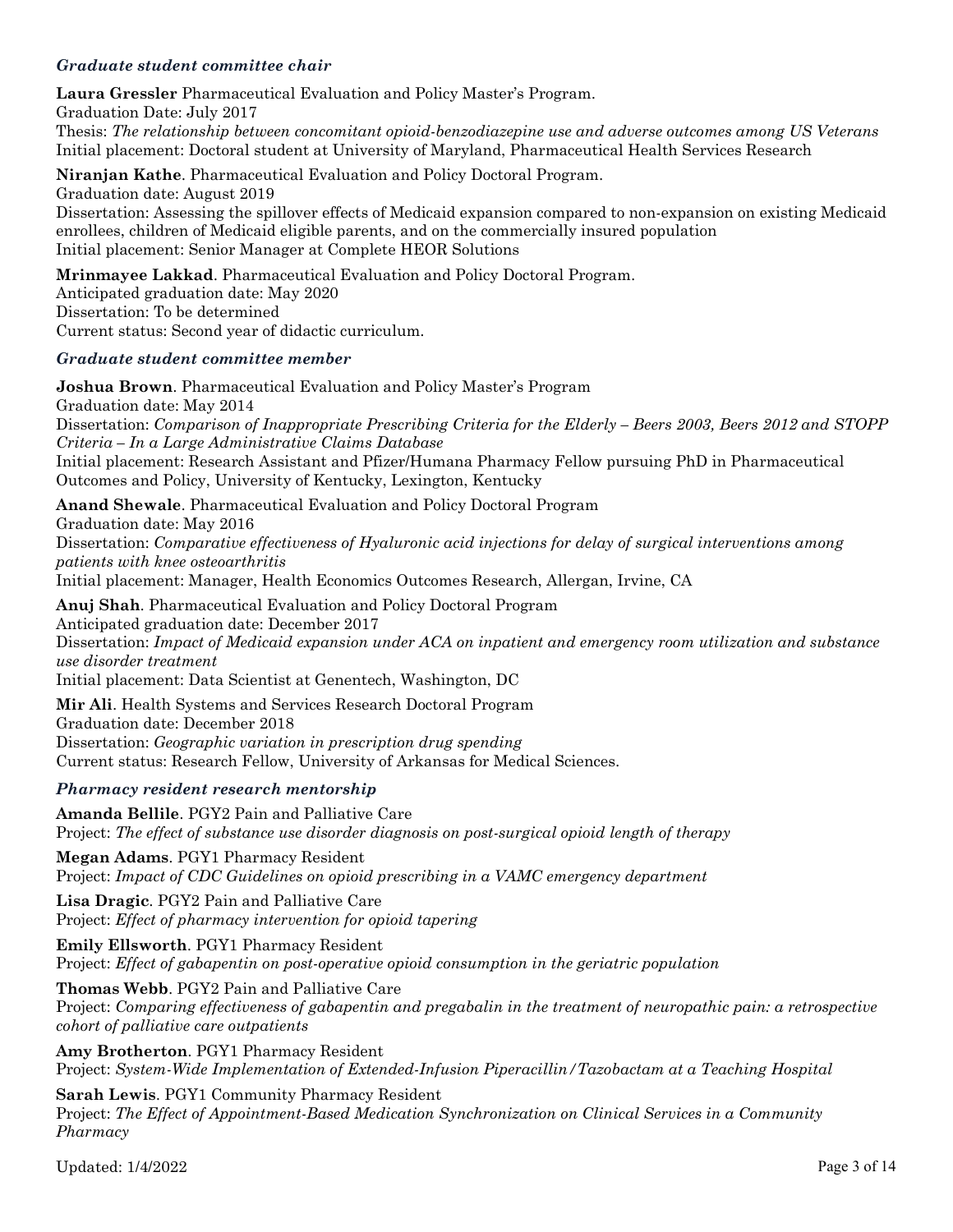# *Teaching development activities*

**Teaching Scholars** University of Arkansas for Medical Science; Graduate, June 2014

#### **Teaching Essentials Institute**

American Association of Colleges of Pharmacy; Team Member, May 2013

**48th Graduate Summer Session in Epidemiology** University of Michigan; Attendee, July 2013

## PUBLICATIONS

#### *Refereed original research – first, senior, or corresponding author*

- 1. Dragic L, Webb T, Chandler M, Harrington SB, McDade E, Dayer L, **Painter JT**. Comparing Effectiveness of Gabapentin and Pregabalin in Treatment of Neuropathic Pain: A Retrospective Cohort of Palliative Care Outpatients. *Journal of Pain and Palliative Care Pharmacotherapy*. 2020 Dec; 34(4):192-196. doi: 10.1080/15360288.2020.1784354.
- 2. Pritchard ER, Dayer L, Belz J, Forseth B, Harrington S, **Painter JT**. (2020). Effect of cannabis on opioid use in patients with cancer receiving palliative care. *Journal of the American Pharmacists Association*, *60*(1), 244-247.
- 3. Dayer LE, Kling B, Petersen M, Lakkad M, **Painter JT**. Association of the "CDC Guideline for Prescribing Opioids for Chronic Pain" with Emergency Department Opioid Prescribing. *Journal of Emergency Medicine*. 2019; 57(5): 597-602.
- 4. Stolarz AJ, Lakkad M, Klimberg S, **Painter JT**. Calcium channel blockers and risk of lymphedema among breast cancer patients: nested case control study. *Cancer Epidemiology, Biomarkers & Prevention*. 2019; 28(11): 1809-1815.
- 5. Chopra D, Shah A, Vadhariya A, **Painter JT**. The risk of varenicline-induced seizure among those who have attempted to quit smoking using pharmacotherapy. *Drug Safety*. 2019; 97: 169-173.
- 6. **Painter JT**, Gressler L, Kathe N, Slabaugh SL, Blumenschein K. Consumer willingness to pay for pharmacy services: An updated review of the literature. *Research in Social and Administrative Pharmacy*. 2018; 14(12) 1091-1105. doi: 10.1016/j.sapharm.2018.01.010.
- 7. Kathe NK, Shah A, Said Q, **Painter JT**. DPP-4 Inhibitor-induced rheumatoid arthritis among diabetics: a nested case-control study. *Diabetes Therapy*. 2018; 9(1): 141-151. doi: 10.1007/s13300-017-0353-5.
- 8. Gressler LE, Hudson TJ, Martin BC, **Painter JT**. Relationship between Concomitant Opioid-Benzodiazepine Use and Adverse Outcomes Among US Veterans. *PAIN*. 2017; 159(3): 451-459. doi: 10.1097/j.pain.00000001111.
- 9. **Painter JT**, Martin BC, Li C, Bodhani A, Pyne JM. Genetic Testing for CYP-2D6 Polymorphism Prior to Selective Serotonin Reuptake Inhibitor Prescribing: Results from a Decision Analysis Model. *Journal of Psychiatry and Cognitive Behavior*. 2017; 4(123): 1-7. doi: 10.29011/2574-7762.000023.
- 10. **Painter JT**, Pyne JM, Austen MA, Fortney JC. Cost-effectiveness of Telemedicine-Based Collaborative Care for Posttraumatic Stress Disorder. *Psychiatric Services*. 2017; 68: 1-7. doi: 10.1176/appi.ps.201600485.
- 11. **Painter JT**, Owen R, Henderson KL, Bauer MS, Mittal D, Hudson TJ. Analysis of the Appropriateness of Off-Label Antipsychotic Use for Mental Health Indications in a Veteran Population. *Pharmacotherapy*. 2017; 37(4): 438-446. doi: 10.1002/phar.1910.
- 12. Hayes CJ, **Painter JT**. A Comprehensive Review of Opioid-Induced Allodynia: Discussion of the Current Evidence and Clinical Implications. *Journal of Opioid Management*. 2017; 13(2): 95-103. doi: 10.5055/jom.2017.0373.
- 13. **Painter JT**, Fortney JC, Gifford AL, Rimland D, Monson T, Rodriguez-Barradas MC, Pyne JM. Costeffectiveness of collaborative care for depression in human immunodeficiency virus clinics. *Journal of Acquired Immune Deficiency Syndromes*. 2015; 70 (4): 377-385. doi: 10.1097/QAI.0000000000000732.
- 14. **Painter JT**, Crofford LJ, Talbert J, Butler JS. Healthcare costs associated with chronic opioid use and fibromyalgia syndrome: a propensity-matched case control. *American Journal of Pharmacy Benefits*. 2014; 6(6): e177-e184.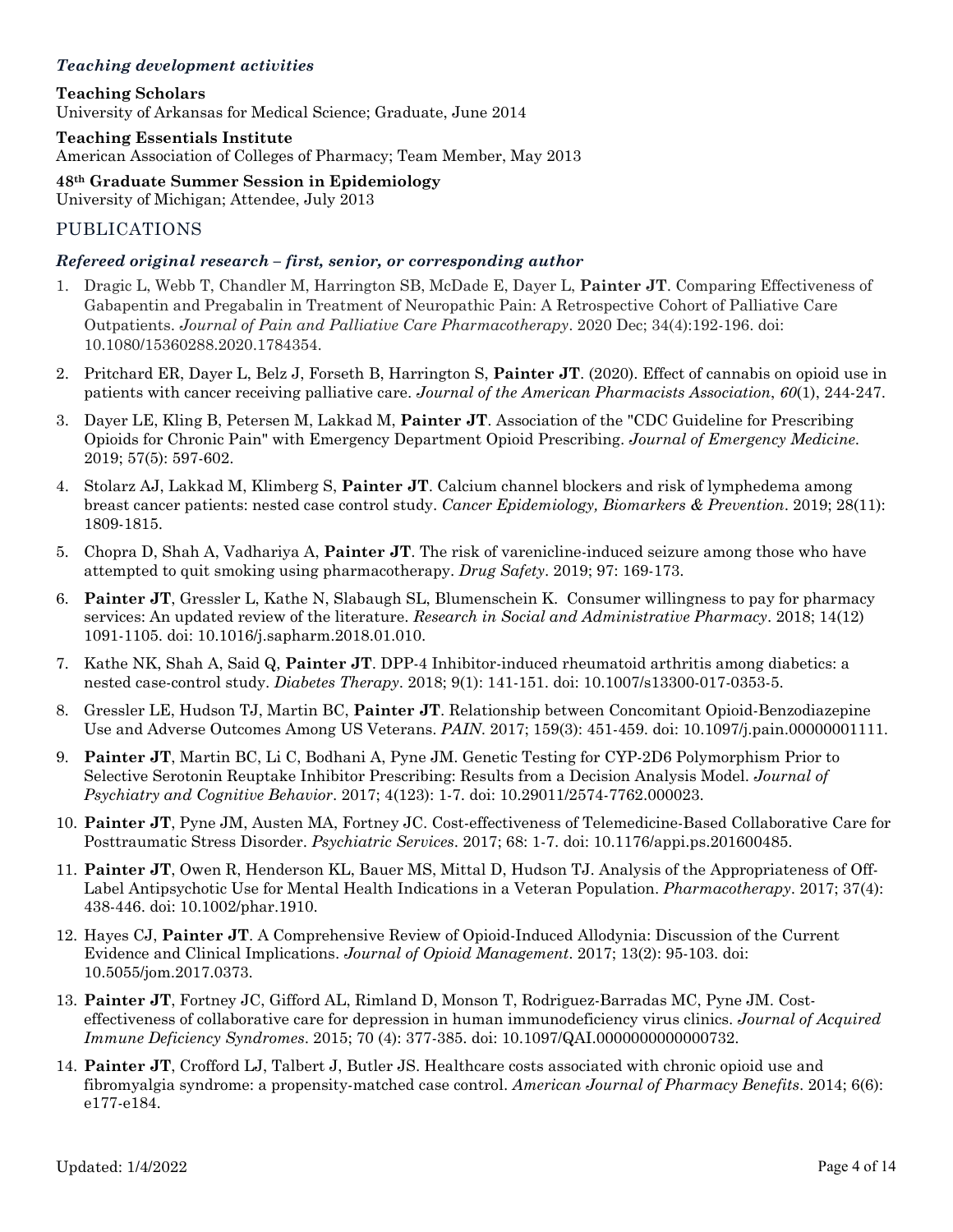- 15. **Painter JT**, Talbert J, Crofford LJ. Geographic variation of chronic opioid use for fibromyalgia. *Clinical Therapeutics*. 2013; 35(3):303-311. doi: 10.1016/j.clinthera.2013.02.003.
- 16. **Painter JT**, Crofford, LJ. Chronic opioid use in fibromyalgia: a clinical review. *Journal of Clinical Rheumatology.* 2013; 19(2):72-77. doi: 10.1097/RHU.0b013e3182863447.
- 17. **Painter JT**, Fink III JL. Educational innovations: Categories of bulletin board postings designed to increase awareness of contemporary pharmaceutical policy issues. *Pharmacy Practice*. 2010; 8(4):255-259. doi: 10.4321/s1886-36552010000400009.

## *Refereed original research – contributing author*

- 1. Landes SJ, Jegley SM, Kirchner JE, Areno JP, Pitcock JA, Abrahan TH, McBain SA, Singh RS, Bollinger MJ, **Painter JT**, Jones DE, Matarazzo BB, Reer MA, Comtois KA. Adapting Caring Contacts for Veterans in a Department of Veterans Affairs Emergency Department: Results From a Type 2 Hybrid Effectiveness-Implementation Pilot Study. *Frontiers in Psychiatry.* In press: October 13, 2021.
- 2. Callaway K, Lakkad M, **Painter JT,** Dayer L, Oswalt AK. The Impact of Continuous Infusion Compared to Intravenous Bolus Administration of Pantoprazole on Length of Intensive Care Unit Stay in Critically Ill Patients. *Journal of Pharmacy Practice*. Electronically published: August 10, 2021. doi:10.1177/08971900211036096.
- 3. Muzzio K, Chandler M, **Painter JT**, Dragic L. Characterizing Patients after Opioid Taper in a VA Medical Center. *Journal of Pain and Palliative Care Pharmacotherapy*. In press: June 2021. doi:10.1080/15360288.2021.1900492.
- 4. Chopra D, Li C, **Painter JT**, Bona JP, Nookaew I, Martin BC. Characteristics and Network Influence of Providers Involved in the Treatment of Patients with Chronic Back, Neck or Joint Pain in Arkansas. *Journal of Pain*. In press: June 24, 2021. S1526-5900(21)00246-7. doi: 10.1016/j.jpain.2021.06.002.
- 5. Klucher JM, Davis K, Lakkad M, **Painter JT**, Dare RK. Risk factors and clinical outcomes associated with blood culture contamination. Infectious Control and Hospital Epidemiology. Electronically published: April 26, 2021. doi:10.1017/ice.2021.111.
- 6. Dare RK, Lusardi K, Pearson C, McCain KD, Daniels, B Van S, Rico RC, **Painter JT**, Lakkad M, Rosenbaum ER, Bariola JR. Clinical Impact of Accelerate PhenoTM Rapid Blood Culture Detection System in Bacteremic Patients. *Clinical Infectious Diseases*. In press: May 2020. doi:10.1093/cid/ciaa649.
- 7. Matthieu MM, Ounpraseuth ST, **Painter JT**, Waliski A, Williams JS, Hu B, Smith R, Garner KK. Evaluation of the national implementation of the VA Diffusion of Excellence Initiative on Advance Care Planning via Group Visits: Protocol for a quality improvement evaluation. *Implementation Science Communications*. 2020; 1(1): 1-10. doi:10.21203/rs.2.21754/v1.
- 8. Hammond DA, Flowers HJ, Meena N, **Painter JT**, Rech MA. Cost avoidance associated with clinical pharmacist presence in a medical intensive care unit. *Journal of the American College of Clinical Pharmacy*. 2019. doi:10.1002/jac5.1111.
- 9. Dayer LE, **Painter JT**, McCain K, King J, Cullen J, Foster HR. A Recent History of Opioid Use in the US: Three Decades of Change. *Substance Use and Misuse*. 2019; 54(2): 331-339. doi: 10.1080/10826084.2018.1517175
- 10. Midboe AM, Martino S, Krein SL, Frank JW, **Painter JT**, Chandler M, Schroeder A, Fenton BT, Troszak L, Erhardt T, Kerns RD, Becker WC. Testing Implementation Facilitation of a Primary Care-Based Collaborative Care Clinical Program Using a Hybrid Type III Interrupted Time Series Design: A Study Protocol. *Implementation Science*. 2018; 13(1): 145-156. doi: 10.1186/s13012-018-0838-2.
- 11. Hammond DA, Rowe JM, Wiley TL, **Painter JT**. Evaluation of an elective course for preparing students to pursue postgraduate residency training. *Currents in Pharmacy Teaching and Learning*. In press: June 2018. doi: 10.1016/j.cptl.2018.06.007.
- 12. Hammond DA, Clem O, **Painter JT**, McCain K, Cullen J, Brotherton A, Chopra D, Meena NK. Prospective, open-label trial of early concomitant vasopressin and norepinephrine versus initial norepinephrine monotherapy in septic shock. *Pharmacotherapy*. 2018; 38(5): 531-538. doi: 10.1002/phar.2105
- 13. Becker WC, Mattocks KM, Frank JM, Bair MJ, Jankowski RL, Kerns RD, **Painter JT**, Fenton BT, Midboe AM, Martino S. Mixed methods formative evaluation of a collaborative care program to decrease risky opioid prescribing and increase non-pharmacologic approaches to pain management. *Addictive Behaviors*. In Press (2018) doi: 10.1016/j.addbeh.2018.03.009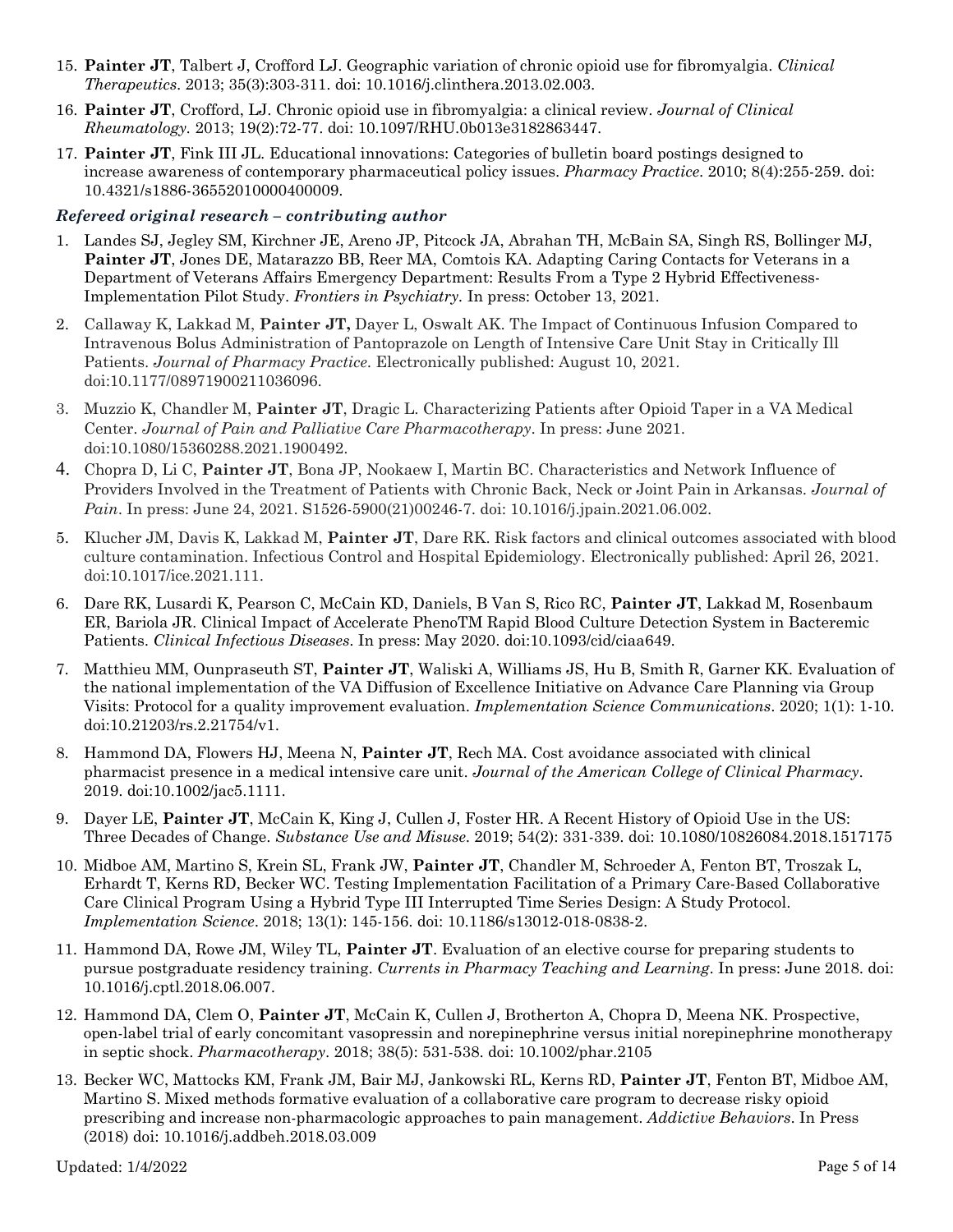- 14. Hammond DA, **Painter JT**, Meena NK. Incidence of clinically significant hypotension stratified by vasopressin duration. *Journal of Intensive Care Medicine*. 2019; 34(1): 77-78.
- 15. Hammond DA, James TB, Atkinson LN, **Painter JT**, Lusardi K. Changing the Time of Blood Collection to Determine Vancomycin Concentrations in Intensive Care Unit Patients. *Critical Care Nurse*. 2018; 38(1): 24-28. doi: 10.4037/ccn2018XXX.
- 16. Hammond DA, **Painter JT**, Chiu T, Meena NK. Non-Pharmacist Healthcare Providers' Knowledge of and Opinions Regarding Medication Costs in Critically Ill Patients. *Hospital Pharmacy*. 2018; 53(3) 188-193.
- 17. Hammond DA, Cullen J, **Painter JT**, McCain K, Brotherton AL, Meena NK. Efficacy and Safety of the Early Addition of Vasopressin to Norepinephrine in Septic Shock. *Journal of Intensive Care Medicine*. ePub: August 2017. doi: 10.1177/0885066617725255.
- 18. Hudson TJ, **Painter JT**, Gressler LE, Lu L, Williams JS, Booth BM, Martin BC, Sullivan MD, Edlund MJ. Factors Associated with Opioid Initiation in OEF/OIF/OND Veterans with Traumatic Brain Injury. *Pain Medicine*. ePub: July 2017. doi: 10.1093/pm/pnx208.
- 19. Hammond DA, McCain K, **Painter JT**, Clem OA, Cullen J, Brotherton AL, Chopra D, Meena NK. Discontinuation of Vasopressin Before Norepinephrine in the Recovery Phase of Septic Shock. *Journal of Intensive Care Medicine*. ePub: June 2017. doi: 10.1177/0885066617714209.
- 20. Hammond DA, Killingsworth CA, **Painter JT**, Pennick RE, Chatterjee K, Boye B, Meena N. Impact of targeted educational interventions on appropriateness of stress ulcer prophylaxis in critically ill adults. *Pharmacy Practice*. 15(3): 948-953. doi: 10.18549/PharmPract.2017.03.948.
- 21. Shewale AR, Barnes CL, Fischbach LA, Ounpraseuth ST, **Painter JT**, Martin BC. Comparative effectiveness of intra-articular hyaluronic acid and corticosteroid injections on the time to surgical knee procedures. *The Journal of Arthroplasty*. ePub: July 2017. doi: 10.1016/j.arth.2017.07.007.
- 22. Hammond DA, Atkinson LN, James TB, **Painter JT**, Lusardi K. Effects of staff education and standardizing dosing and collection times for vancomycin troughs to morning blood collections on trough appropriateness in ward patients. *Pharmacy Practice*. 2017; 15(2): 949-953. doi: 10.18549/PharmPract.2017.02.949.
- 23. Shewale AR, Barnes CL, Fischbach LA, Ounpraseuth S, **Painter JT**, Martin BC. Comparative effectiveness of low, moderate and high molecular weight hyaluronic acid injections in delaying time to knee surgery. *Arthroplasty*. 2017; 32: 2952-2957. doi: 10.1016/j.arth.2017.04.041.
- 24. Hudson TJ, **Painter JT**, Martin BC, Austen MA, Williams JS, Fortney JC, Sullivan MD, Edlund MJ. Pharmacoepidemiologic Analyses of Opioid Use among OEF/OIF/OND Veterans. *PAIN*. 2017; 158(6): 1039-1045. doi: 10.1097/j.pain.0000000000000874.
- 25. Hammond D, **Painter JT**, Oyler D, Branan T, Devlin J, Barletta J, Bolesta S, Dunn B, Haney J, Juang P, Kane-Gill S. Perceived motivating factors and barriers for the completion of postgraduate training among American pharmacy students prior to beginning advanced pharmacy practice experiences. *American Journal of Pharmacy Education*. 2017: 81(8): 90-97. doi: 10.5688/ajpe81590.
- 26. Drummond KL, **Painter JT**, Curran GM, Stanley R, Gifford AL, Rodriguez-Barradas M, Rimland D, Monson TP, Pyne JM. HIV patient and provider feedback on a telehealth collaborative care for depression intervention. *AIDS Care*. 2017; 29(3): 290-298. doi: 10.1080/09540121.2016.1255704.
- 27. Hammond DA, **Painter JT**, Bhandari N. Effect of etomidate on pneumonia development in critically ill, nontrauma patients. *Journal of Intensive Care Medicine*. ePub: December 2016. doi: 10.1177/0885066616686052.
- 28. Hammond DA, Hughes CA, **Painter JT**, Pennick RE, Chatterjee K, Boye B, Meena N. Impact of Targeted Educational Interventions on Clostridium Difficile Infection Treatment in Critically Ill Adults. *Hospital Pharmacy*. 2016: 51(11): 901-906. doi: 10.1310/hpj5111-901.
- 29. Hammond DA, Smith MN, **Painter JT**, Meena NK, Lusardi K. Comparative incidence of acute kidney injury in critically ill patients receiving vancomycin with concomitant piperacillin-tazobactam or cefepime: a retrospective cohort study. *Pharmacotherapy*. 2016; 36(5): 463-471. doi: 10.1002/phar.1738.
- 30. Brown JD, Hutchinson LC, Li C, **Painter JT**, Martin BC. Predictive validity of the Beers and STOPP criteria to detect adverse drug events, hospitalizations, and emergency department visits in the United States. *Journal of the American Geriatrics Society*. 2016; 64(1) 22-30. doi: 10.1111/jgs.13884.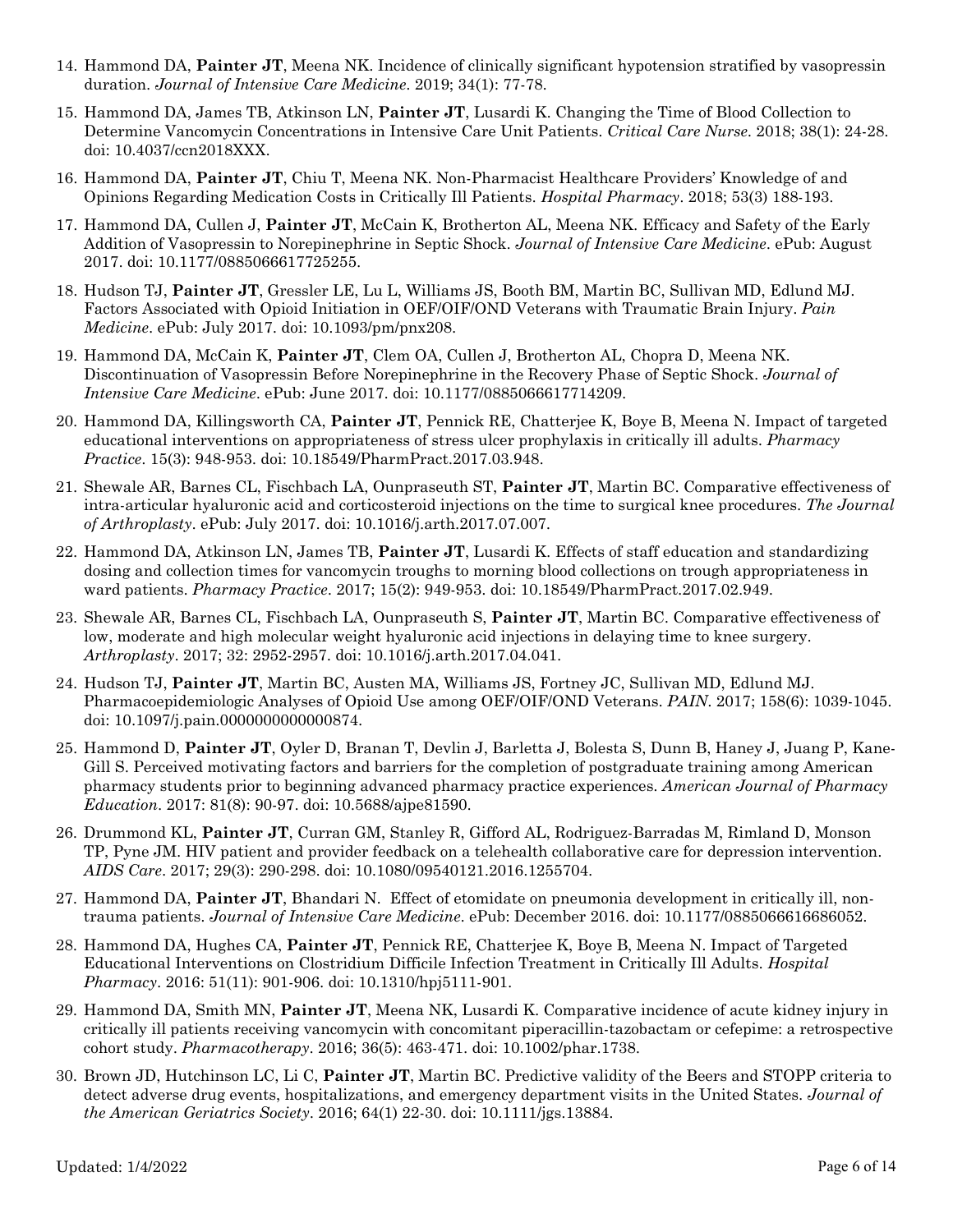31. Cobaugh DJ, Gainor C, Gaston CL, Kwong TC, Magnani B, McPherson ML, **Painter JT**, Krenzelok EP. The opioid abuse and misuse epidemic: Implications for pharmacists in hospitals and health systems. *American Journal of Health-System Pharmacy*. 2014; 71(18):1539-1554. doi: 10.2146/ajhp140157.

#### *Other professional publications*

- 1. **Painter JT**, Curran G. (2020) Implementation and Evaluation of Pharmacy Services. In *Remington: The Science and Practice of Pharmacy 23e*. London: Pharmaceutical Press.
- 2. Teeter B, **Painter JT**. (2019) Marketing Applications. In *Pharmacy Management: Essentials for All Practice Settings 5e* (pp XX). New York: McGraw-Hill.
- 3. Garner K, George M, **Painter JT**. Palliative Pain Management during an Opioid Epidemic. *Arkansas Hospitals*. ePub; Spring 2019: 40-41. Available: http://www.arkhospitals.org/archive/arkhospmagpdf/AHASpring2019.pdf
- 4. **Painter JT**, Moore G, Morris B. Addressing medication non-adherence through implementation of an appointment-based model synchronization network. *America's Pharmacist*. ePub: October 2015. doi: 10.13140/RG.2.1.1598.5360
- 5. Lewis S, **Painter JT**, Price H, Stafford R. The Effect of Appointment-Based Medication Synchronization on Clinical Services in a Community Pharmacy. *Computer Talk for the Pharmacist*. 2015; 35(3): 15-18.
- 6. **Painter JT**, Cobaugh DJ. Preventing Opioid Abuse: Prescription drug monitoring programs can play important role. *Clinical and Forensic Toxicology News*. March 2015.

#### *Conference presentations*

- 1. Matthieu MM, Ounpraseuth, ST **Painter, JT**, Waliski A., Williams JS., Hu B., Smith R., & Garner KK (December 2020). Advance Care Planning via Group Visits: The impact of funding staff positions for implementing a diffusion of excellence program (Poster session).
- 2. Lakkad M, **Painter JT**. Opioid Prescribing for Chronic Pain and Impact of CDC Guidelines in an Academic Center Emergency Department: Interrupted Time Series Analysis. Poster B-189. Academy Health Annual Research Meeting. June 3, 2019.
- 3. Hung D, Kathe N, **Painter JT**. Pregabalin use on Diabetic Neuropathy Patients and the Risk of Heart Failure. Poster XX. International Society for Pharmacoeconomics and Outcomes Research International Meeting. Baltimore, Maryland. May 21, 2018.
- 4. Crader M, **Painter JT**. Impact of Vancomycin Loading Doses on MRSA Vancomycin MICs. Poster XXX. American Society of Health-System Pharmacists Midyear Clinical Meeting. Anaheim, California. December 2, 2018.
- 5. Kling B, Breckling M, Lakkad M, Pritchard R, **Painter JT**, Dayer LE. The impact of CDC guidelines on opioid prescribing in an academic medical center emergency department. Poster XXX. American Society of Health-System Pharmacists Midyear Clinical Meeting. Anaheim, California. December 2, 2018.
- 6. Dare R, McCain K, Lusardi K, Lakkad M, **Painter JT**, Bariola JR. Impact of Accelerate PhenoTM Rapid Blood Culture Detection System on Laboratory and Clinical Outcomes in Bacteremic Patients. Podium 1758. Infectious Disease Week 2018. San Francisco, California. October 6, 2018.
- 7. **Painter JT**, Hayes C, Martin B, Hudson T. The Role of Race/Ethnicity in Opioid Prescribing Among Veterans with Chronic Non-Cancer Pain. Poster B-75. Academy Health Annual Research Meeting. Seattle, Washington. June 25, 2018.
- 8. Gressler L, Hudson T, **Painter JT**. The Effect of Psychotropic Load on Adverse Outcomes among Veterans Using Opioids. Academy Health Annual Research Meeting. Seattle, Washington. June 25, 2018.
- 9. Acharya M, **Painter JT**. New Oral Anticoagulants and the Risk of Vasculitis: A Nested Case-Control Study. Poster PCV1. International Society for Pharmacoeconomics and Outcomes Research International Meeting. Baltimore, Maryland. May 19, 2018.
- 10. Kathe N, **Painter JT**. Comparative Effectiveness of Second-Line Anti-Diabetic Agents in Delaying Treatment Intensification. Poster PDB28. International Society for Pharmacoeconomics and Outcomes Research International Meeting. Baltimore, Maryland. May 19, 2018.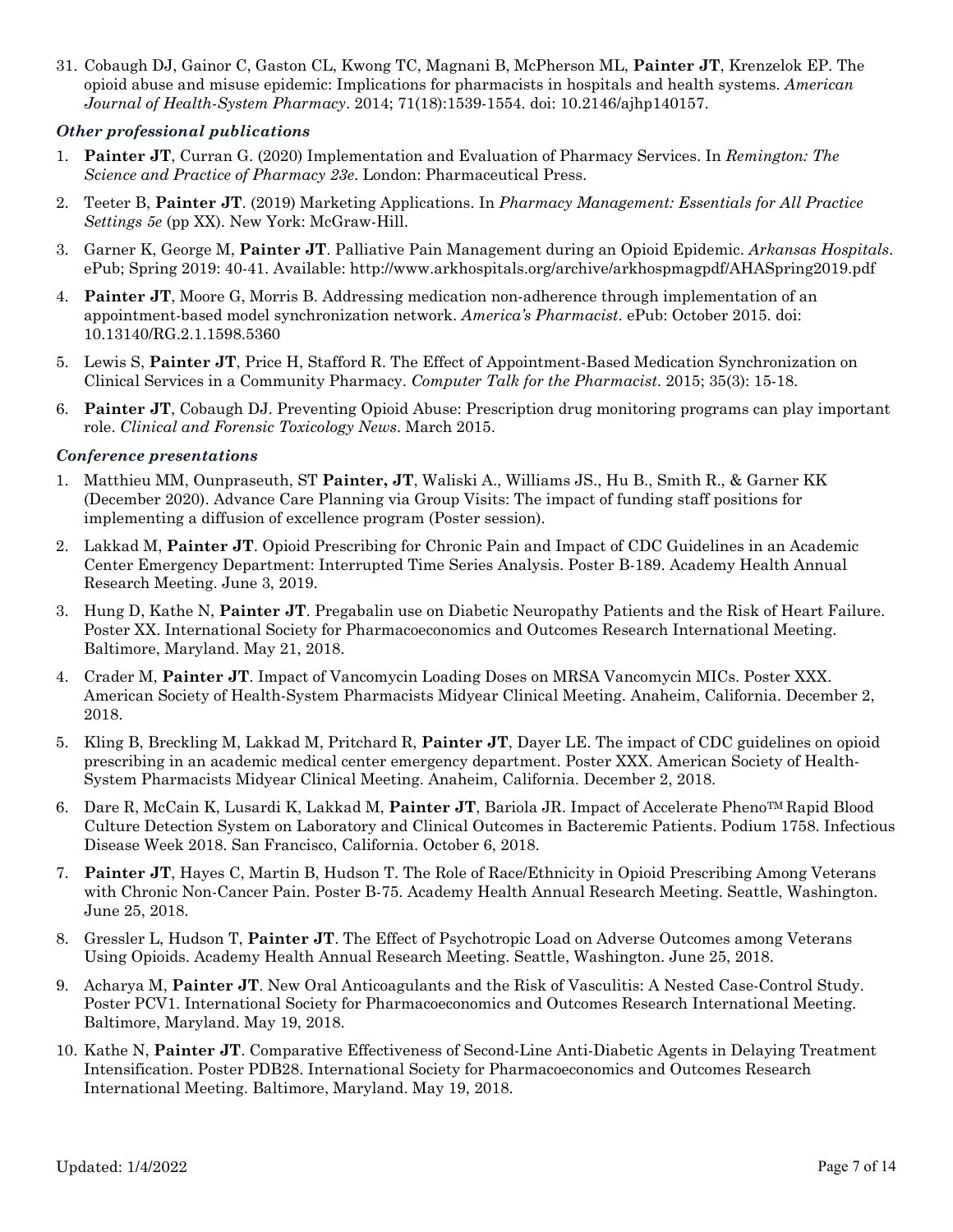- 11. Hung DT, Kathe N, **Painter JT**. Pregabalin Use for Diabetic Neuropathy Patients and the Risk of Heart Failure. Poster PSY2. International Society for Pharmacoeconomics and Outcomes Research International Meeting. Baltimore, Maryland. May 19, 2018.
- 12. Shewale AR, Barnes LC, Fischbach LA, Ounpraseuth S, **Painter JT**, Martin BC. Conflicting Comparative Effectiveness Evidence of Hyaluronic Acid Using Real World Data Evidence. An Update Using a High Dimensional Propensity Score Matching Approach. Poster: PMS11. International Society for Pharmacoeconomics and Outcomes Research International Meeting. Boston, Massachusetts. May 21, 2017.
- 13. Hammond DA, Flowers H, **Painter JT**. Cost Avoidance from Pharmacist Interventions Documented in a Medical ICU. Poster: 37. 46th Critical Care Congress. Honolulu, Hawaii: January 21, 2017. Poster: 37. American College of Clinical Pharmacy Annual Meeting. Hollywood, Florida: October 23, 2016.
- 14. Hammond DA, Cullen J, McCain K, **Painter JT**. Retrospective, Cohort Study of Norepinephrine and Vasopressin versus Norepinephrine Alone for Septic Shock: Poster: 1451. 46th Critical Care Congress. Honolulu, Hawaii: January 21, 2017.
- 15. Clem OA, **Painter JT**, Cullen J, Hammond DA. Randomized Controlled Trial of Norepinephrine and Vasopressin versus Norepinephrine Alone for Septic Shock. Poster: 1350. 46th Critical Care Congress. Honolulu, Hawaii: January 21, 2017. Poster: 1350. American Colleges of Clinical Pharmacy Annual Meeting. Hollywood, Florida. October 25, 2016.
- 16. Hammond DA, Clem OA, Brotherton AL, **Painter JT**. Discontinuation of Vasopressin before Norepinephrine in Recovery Phase of Septic Shock: Cohort Study. Poster: 1432. 46th Critical Care Congress. Honolulu, Hawaii: January 21, 2017.
- 17. Hammond DA, Vines C, McPhee A, Bhandari NR, Jones K, Meena N, **Painter JT**. Effect of etomidate on pneumonia development in critically ill, non-trauma patients. Poster: 41299. 46th Critical Care Congress. Honolulu, Hawaii: January 21, 2017.
- 18. **Painter JT**, Hudson TJ. Determining the Appropriateness of Off-Label Antipsychotic Use for Mental Health Indications. Podium: 12510. 2016 Academy Health Behavioral Health Interest Group. Boston, Massachusetts: June 25, 2016.
- 19. **Painter JT**, Fortney JC, Gressler L, Pyne JM. Comparing the Sensitivity of Generic and Disease-Specific Effectiveness Measures in Persons with PTSD. Poster: 12509. 2016 Academy Health Behavioral Health Interest Group. Boston, Massachusetts: June 25, 2016. Poster: 1063. 2016 Academy Health Annual Research Meeting. Boston, Massachusetts: June 27, 2016.
- 20. **Painter JT**, Fortney JC, Pyne JM. Cost-Effectiveness of Telemedicine-Based Collaborative Care for PTSD. Poster: 1062. 2016 Academy Health Annual Research Meeting. Boston, Massachusetts: June 27, 2016.
- 21. Chopra D, Shah A, **Painter JT**. The risk of seizures with Varenicline use among patients who have attempted to quit smoking using pharmacotherapy or nicotine replacement therapy. Poster: 21st Annual International Society for Pharmacoeconomics and Outcomes Research Conference, Washington, DC, USA. May 23, 2016. *Value in Health*, 19 (3): A265.
- 22. Kathe N, Shah A, **Painter JT**. Impact of dipeptidyl peptidase-4 inhibitors on the risk of rheumatoid arthritis. Poster: 21st Annual International Society for Pharmacoeconomics and Outcomes Research Conference, Washington, DC, USA. May 24, 2016. *Value in Health*, 19 (3): A225.
- 23. Bhandari NR, Shewale AR, Kathe NJ, Shah AB, **Painter JT**. Association Between the Use of Doxorubicin and Risk of Developing Hepatotoxicity Among Cancer Patients. Poster: 21st Annual International Society for Pharmacoeconomics and Outcomes Research Conference, Washington, DC, USA. May 24, 2016. *Value in Health*, 19 (3): A134.
- 24. Shewale AR, Bhandari NR, Kathe N, Hammond DA, **Painter JT**. Off-label and on-label use of testosterone among the commercially insured population in the United States. Poster: 21st Annual International Society for Pharmacoeconomics and Outcomes Research Conference, Washington, DC, USA. May 24, 2016. *Value in Health*, 19 (3): A261.
- 25. Shewale AR, Bhandari NR, Kathe N, Hammond DA, **Painter JT**. Geographic variation in off-label and on-label use of testosterone among the commercially insured population in the United States. Poster: 21st Annual International Society for Pharmacoeconomics and Outcomes Research Conference, Washington, DC, USA. May 24, 2016. *Value in Health*, 19 (3): A262.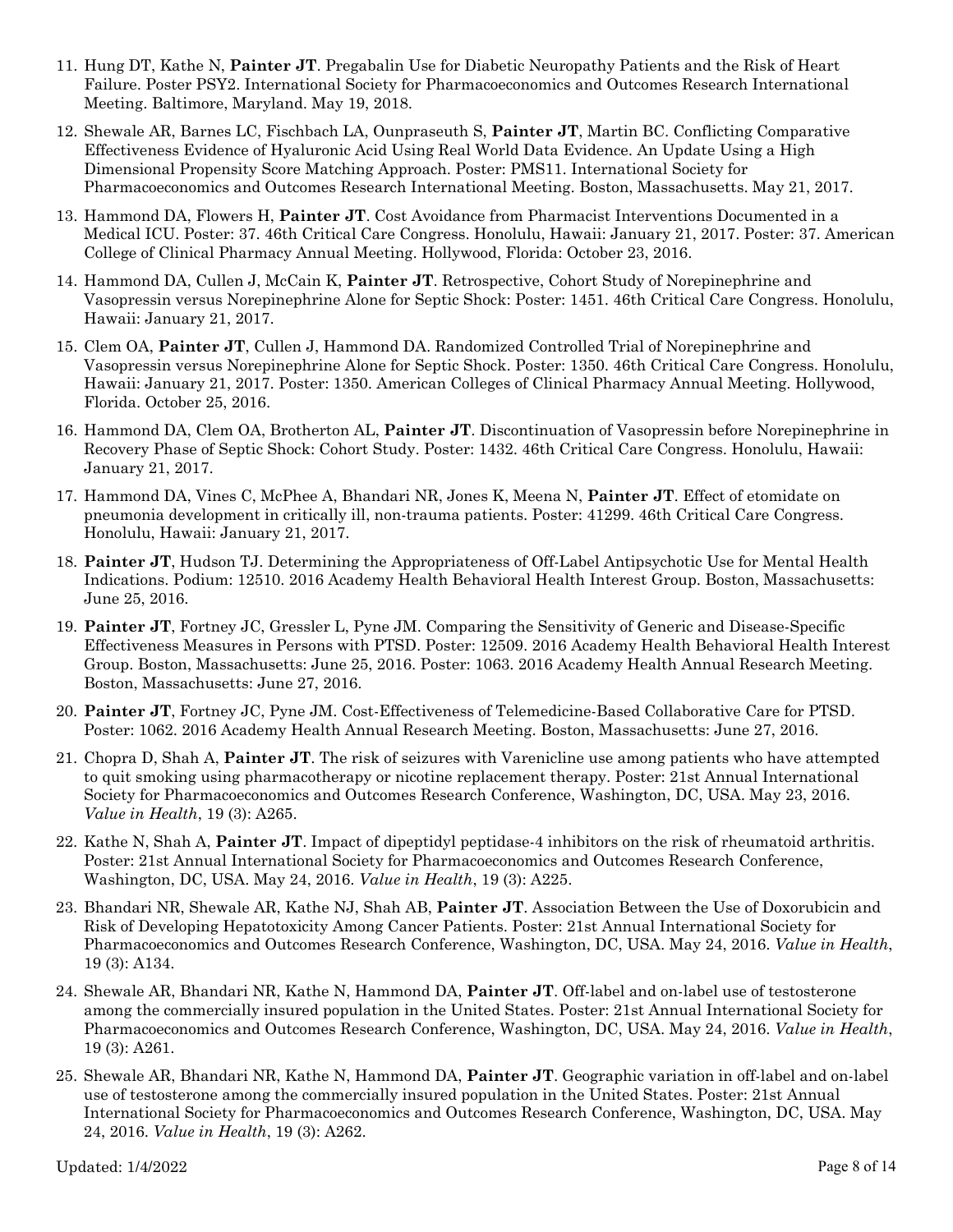- 26. Shewale AR, Bhandari NR, Kathe N, Hammond DA, **Painter JT**. Male and female users of testosterone among the commercially insured population in the United States. Poster: 21st Annual International Society for Pharmacoeconomics and Outcomes Research Conference, Washington, DC, USA. May 24, 2016. *Value in Health*, 19 (3): A264.
- 27. Shewale AR, Barnes LC, Fischbach LA, Ounpraseuth S, **Painter JT**, Martin BC. Characterization of initial treatment strategies used to manage incident knee osteoarthritis." Poster: 21st Annual International Society for Pharmacoeconomics and Outcomes Research Conference, Washington, DC, USA. May 24, 2016. *Value in Health*, 19 (3): A238.
- 28. Gressler, L.E., Kathe N, **Painter, JT**. Assessing the Potential Risk of Serotonin Syndrome in Tapentadol Users. Poster: 21st Annual International Society for Pharmacoeconomics and Outcomes Research Conference, Washington, DC, USA. May 25, 2016. *Value in Health*, 19 (3): A241.
- 29. Wiley T, Rowe J, **Painter JT**, Hammond DA. Student confidence, intentions, and factors regarding pursuit of postgraduate residency training following an elective. Poster: 2016 American Association of Colleges of Pharmacy Annual Meeting. Anaheim, California: July 23, 2016.
- 30. Wiley T, Rowe J, **Painter JT**, Castleberry AN, Hammond DA. Qualitative analysis of students' opinions regarding a fast-paced, interactive learning session on pulmonary arterial hypertension. Poster: 2016 American Association of Colleges of Pharmacy Annual Meeting. Anaheim, California: July 23, 2016.
- 31. Castleberry AN, Wiley T, **Painter JT**, Hammond DA. Students' in-class knowledge of pulmonary arterial hypertension stratified by cognitive domain level and exam performance. Poster: 2016 American Association of Colleges of Pharmacy Annual Meeting. Anaheim, California: July 23, 2016.
- 32. Hammond DA, Wiley T, Castleberry AN, **Painter JT**. Pulmonary therapeutics module writer your own practice exam question assignment: attitudes and perceptions quantitative analysis. Poster: 2016 American Association of Colleges of Pharmacy Annual Meeting. Anaheim, California: July 23, 2016.
- 33. Shewale A, Stolarz A, **Painter JT**, Rusch N, Fischbach L. Poster: Risk of arm lymphedema with taxane and anthracycline use among patients with breast cancer. Poster: Society for Medical Decision Making 37th Annual North American Meeting. Saint Louis, Missouri: October 20, 2015
- 34. Hammond DA, Renna CE, **Painter JT**, Wilson AS, Jones KM. Implementation and Outcomes from an Interprofessional Simulated Patient Care Experience on End-of-Life Care and Attitudes toward Death. Poster: American College of Clinical Pharmacy Global Conference on Clinical Pharmacy. San Francisco, California: October 19, 2015
- 35. **Painter JT**, Martin BC, Li C, Bodhani A, Pyne JM. Poster: Decision Analysis Model for Genetic Testing Prior To Antidepressant Treatment. 31st International Conference on Pharmacoepidemiology & Therapeutic Risk Management. Boston, Massachusetts: August 23, 2015. *Pharmacoepidemiology and Drug Safety*. 24(S1): 192-193 [344].
- 36. **Painter JT**, Castleberry AN. Student perceptions of active learning methods in pharmacy management. Poster: 2015 American Association of Colleges of Pharmacy Annual Meeting. National Harbor, Maryland: July 12, 2015
- 37. **Painter JT**, Pyne JM, Fortney JC. Podium: Cost-Effectiveness of Telemedicine-Based Collaborative Care for PTSD. Podium: 2015 Academy Health Behavioral Health Interest Group. Minneapolis, Minnesota: June 13, 2015
- 38. Hammond DA, Smith MN, **Painter JT**, Meena NK, Lusardi K. Comparative incidence of acute kidney injury in critically ill patients. Podium: 44th Critical Care Congress. Phoenix, Arizona: January 17, 2015. Critical Care Medicine. 2015; 43(12): 113 [447].
- 39. Hammond DA, Chiu T, Meena NK, Jagana R, **JT Painter**. Healthcare provider's knowledge of and opinions regarding medication costs in critically ill patients. Podium: 44th Critical Care Congress. Phoenix, Arizona: January 17, 2015. Critical Care Medicine. 2015; 43(12): 327 [1302].
- 40. Brown J, **Painter JT**, Li C, Hutchison L, Martin B. Predictive validity of inappropriate prescribing criteria for adverse drug events, hospitalizations, and emergency department visits: a time-to-event comparison of the Beers and STOPP criteria. Poster: International Society for Pharmacoeconomics and Outcomes Research 17th Annual European Congress. Amsterdam, Netherlands: November 13, 2014. *Value in Health.* 17(3): A155 [PIH7].
- 41. **Painter JT**, Castleberry AN. Confidence in pharmacy management skills: the role of gender. Poster: 2014 American Association of Colleges of Pharmacy Annual Meeting. Grapevine, Texas**:** July 28, 2014.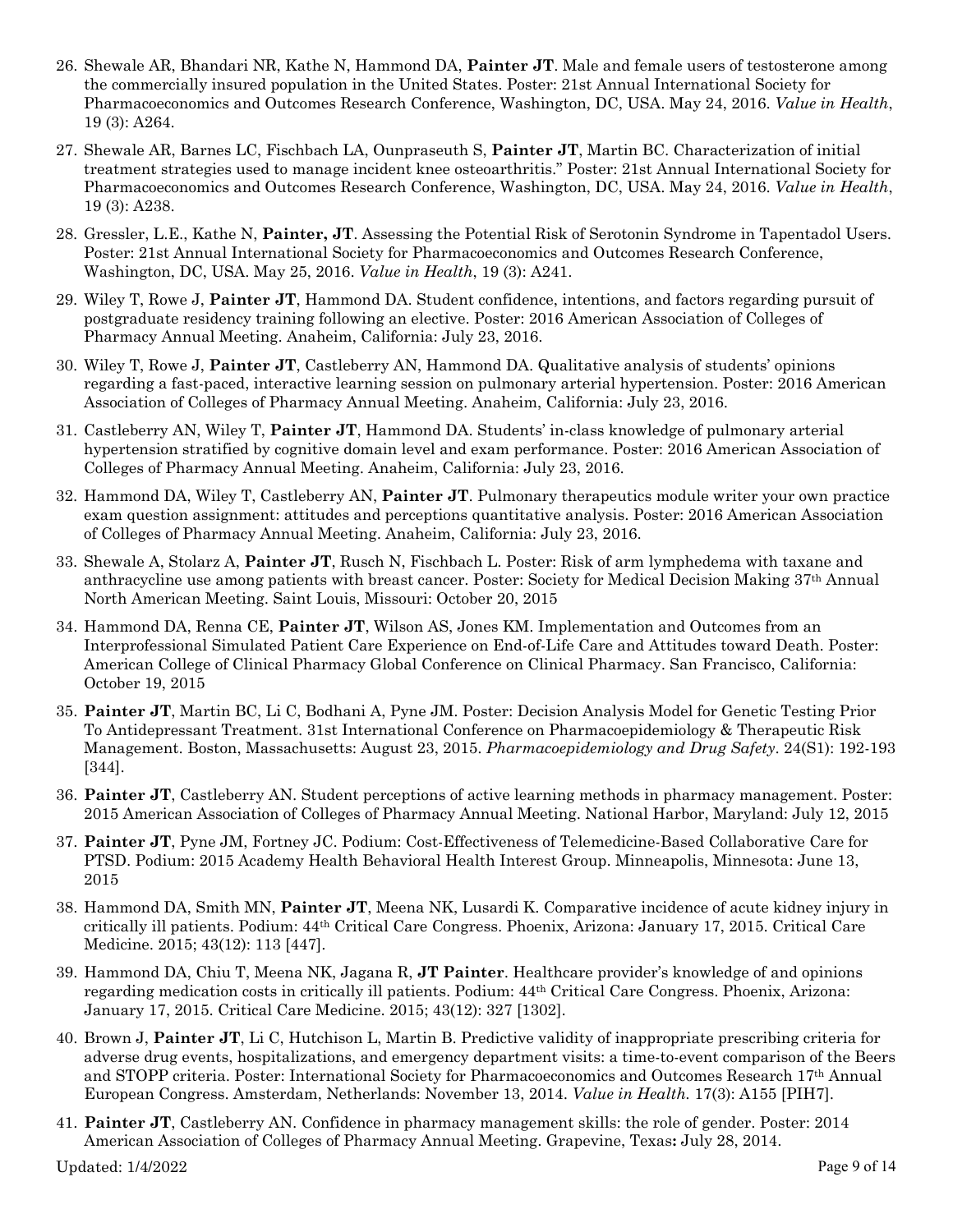- 42. Shewale AR, Shah AB, **Painter JT**. Risk of psychosexual dysfunction between users of selective serotonin reuptake inhibitors and serotonin norepinephrine reuptake inhibitors. Poster: 19th Annual International Society for Pharmacoeconomics and Outcomes Research Conference. Montreal, Quebec. June 4, 2014. *Value in Health.* 17(3): A210 [PMH14]
- 43. Shah AB, Shewale AR, **Painter JT**. Risk of hyponatremia among incident users of antidepressants. Poster: 19th Annual International Society for Pharmacoeconomics and Outcomes Research Conference. Montreal, Quebec. June 4, 2014. *Value in Health.* 17(3): A211 [PMH15].
- 44. Brown J, **Painter JT**, Li C, Hutchison L, Martin B. Adverse drug events in the elderly occurring in emergency, inpatient, and outpatient departments in an administrative claims database. Poster: 19th Annual International Society for Pharmacoeconomics and Outcomes Research Conference. Montreal, Quebec. June 4, 2014. Podium: 2014 Southern Pharmacy Administration Conference. Oklahoma City, Oklahoma: June 20, 2014.
- 45. **Painter JT**, Shewale A, Hudson TJ. Characterization of fibromyalgia in veterans. Poster: Academy Health 30th Annual Research Meeting. San Diego, California: June 9, 2014.
- 46. **Painter JT**, Fortney JC, Pyne JM. Net health benefits of collaborative care for depression in HIV clinics. Poster: 2014 Academy Health Behavioral Health Interest Group. San Diego, California: June 7, 2014.
- 47. **Painter JT**, Talbert J, Crofford LJ. Geographic variation of chronic opioid use in fibromyalgia. Poster: 29th International Conference on Pharmacoepidemiology and Therapeutic Risk Management. Montreal, Quebec: August 25, 2013. *Pharmacoepidemiology and Drug Safety*. 2013; 22: S485-S486 [971].
- 48. **Painter JT**, Fortney JC, Pyne JM. Cost effectiveness of collaborative care for depression in human immunodeficiency virus clinics. Podium: Academy Health 30th Annual Research Meeting. Baltimore, Maryland: June 22, 2013.
- 49. **Painter JT**. Effect of prescription monitoring programs on opioid admission rate: an HCUP study. Poster: International Society for Pharmacoeconomics and Outcomes Researchers 16th Annual International Meeting: Baltimore, Maryland: May 21, 2011. *Value in Health*. 2011; 14(3): A197-A198 [PMH65].
- 50. **Painter JT**, Talbert J. The effect of practitioner type on chronic opioid use in patients with fibromyalgia syndrome. Poster: Academy Health Annual Research Meeting. Boston, Massachusetts: June 27, 2010.
- 51. **Painter JT**, Talbert J. Chronic opioid use in Kentucky Medicaid patients with fibromyalgia syndrome. Poster: American Society of Health-System Pharmacists 44th Midyear Clinical Meeting. Las Vegas, Nevada: December 6, 2009.
- 52. **Painter JT**, Talbert J. Medication utilization patterns in Kentucky Medicaid patients with fibromyalgia syndrome: a retrospective cohort study. Poster: Academy Health 26th Annual Research Meeting. Chicago, Illinois: June 28, 2009.
- 53. **Painter JT**, Blumenschein KB. Consumer willingness to pay for pharmacy services: a review of the literature. Poster: International Society for Pharmacoeconomics and Outcomes Researchers 14th Annual International Meeting: Orlando, Florida: May 16, 2009. *Value in Health*. 13(3): A92-A93 [PHP61].
- 54. **Painter JT**, Fink III JL. Using bulletin board postings to increase students' awareness of pharmaceutical policy issues. Poster: American Pharmacists Association Annual Meeting. San Antonio, Texas: April 3, 2009. *Journal of the American Pharmacists Association*. 2009 (Mar-Apr); 49:290 [180].
- 55. **Painter JT**, Talbert J. Risk of stroke associated with antipsychotic use: a retrospective cohort study. Poster: American Society of Health-System Pharmacists  $43<sup>rd</sup>$  Midyear Clinical Meeting. Orlando, Florida: December 7, 2008.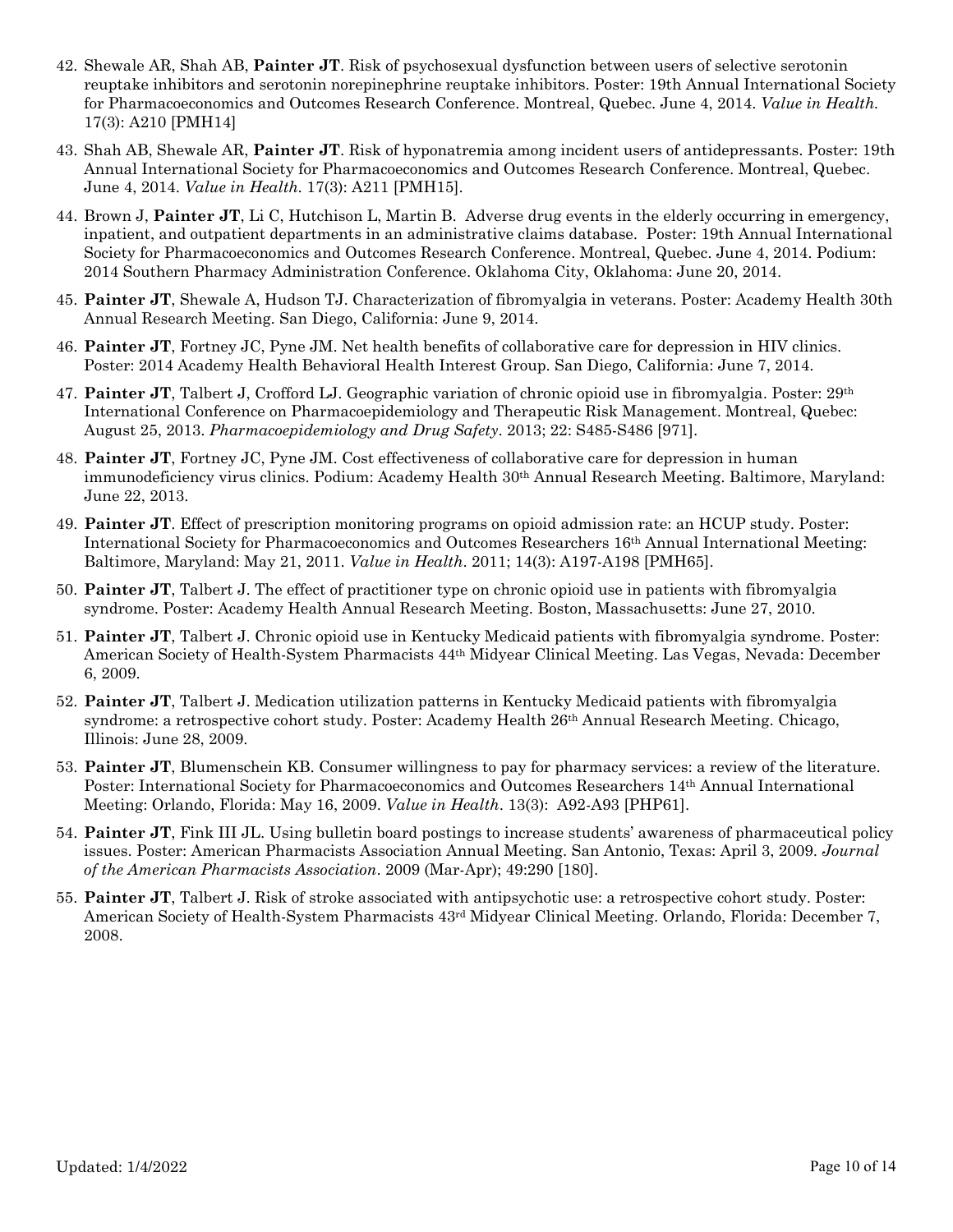# FUNDING

## *Current*

Behavioral Health QUERI: Advancing 21st Century Mental Health Care for Veterans. VA QUERI, QUE 20-026. Principal Investigator: Sara Landes; Role: **Co-Investigator**. \$5,000,000. 2020-2025.

Comparing Effectiveness PTSD Trial of Sequenced Pharmacotherapy and Psychotherapy in Primary Care. PCORI, PTS-2019-C1-15636. Principal Investigator: John Fortney; Role: Co-Investigator. \$6,824,6666. 2019-2025.

Whole Health Options & pain Education (WHOPE) Study. UH3 AT 009765 NIH. Principal Investigator: Karen Seal; Role: **Site Principal Investigator**. \$1,504,944. 2020-2023.

Center for Mental Healthcare and Outcomes Research. Principal Investigator: Richard Owen; Role: **Co-Investigator**. VA HSR&D, CIN 13-411, \$2,625,000. 2019-2023.

Evaluating Expanded Access to TeleYoga to Reduce Pain in Rural Veterans. Principal Investigator: Nicosia; Role: **Co-Investigator**. VA Office of Rural Health, OMAT 16016. \$344,729. 2021-2022

Implementing Caring Contacts for Suicide Prevention in Non-Mental Health Settings. Principal Investigator: Sara Landes. Role: **Co-Investigator**. \$1,250,000. 2019-2022.

Precision Medicine in Mental Health Care. VA HSR&D Service Directed Research. Principal Investigator: David Oslin; Role: **Co-Investigator**. \$11,000,000. 2017-2022.

## *Completed*

Comparative effectiveness of patient-centered strategies to improve pain management and opioid safety for Veterans. PCORI 1511-33052. Principal Investigator: Erin Krebs; Role: **Co-Investigator**. \$12,499,310. 2016-2021.

National Advanced Care Planning and Advanced Directive Center. Principal Investigator: Kimberly Garner; Role: **Co-Investigator**. VHA ORH 6108-10P3C. 2018-2021.

HIV Translating Initiatives for Depression into Effective Solutions (HITIDES) – Hybrid Type 3 Implementation-Effectiveness Trial: Developmental Formative Evaluation. VA HSR&D, SDR 19-500. Role: **Principal Investigator**. \$150,000. 2020-2021.

Improving Pain-Related Outcomes for Veterans (IMPROVE). VA QUERI Service Directed Project, Principal Investigator: Will Becker; Role: **Site Principal Investigator**. \$4,117,220. 2016-2020.

Risk Stratified Enhancements to Clinical Care: Targeting Care for Patients Identified Through Predictive Modeling as Being at High Risk for Suicide. VA HSR&D Service Directed Research. Principal Investigator: Sara Landes; Role: **Co-Investigator**. \$875,597. 2016-2020.

The Use of Cefepime as a Carbapenem-Sparing Antibiotic in the Treatment of Bacteremia Due to AmpC B-Lactamase-Producing Enterobacteriaceae. UAMS COP Seed Grant. Role: **Principal Investigator**. \$10,500. 2018- 2019

Antihypertensive-Associated Risk of Lymphedemia in Breast Cancer Patients Treated with Doxorubicin. UAMS COP Seed Grant. Principal Investigator: Amanda Stolarz; Role: **Co-Investigator**. \$11,500. 2018-2019.

Center for Mental Healthcare and Outcomes Research. Principal Investigator: Richard Owen; Role: **Co-Investigator**. VA HSR&D, CIN 13-411, \$2,750,000. 2014-2018.

Opioid Consent Helping Optimize Information for Cancer and Effective (CHOICE) Pain Management Project. VA ORD, Principal Investigator: Karl Lorenz; **Co-Investigator**. \$499,975. 2016-2018.

Examining concomitant psychotropic medication use in opioid using Veterans. MIRECC Locally Initiated Project. Role: **Principal Investigator**. \$12,000. 2017.

Concomitant Vasopressin and Norepinephrine versus Norepinephrine Alone in Critically Ill Adult Patients with Septic Shock. AACP Critical Care PRN Member Research Grant, Principal Investigator: Drayton Hammond; Role: **Co-Investigator**. \$7,500. 2015-2017.

Risk Stratified Enhancements to Clinical Care: Targeting Care for Patients Identified Through Predictive Modeling as Being at High Risk for Suicide. VA HSR&D Planning Grant. Principal Investigator: Sara Landes; Role: **Co-Investigator**. \$342,204. 2016.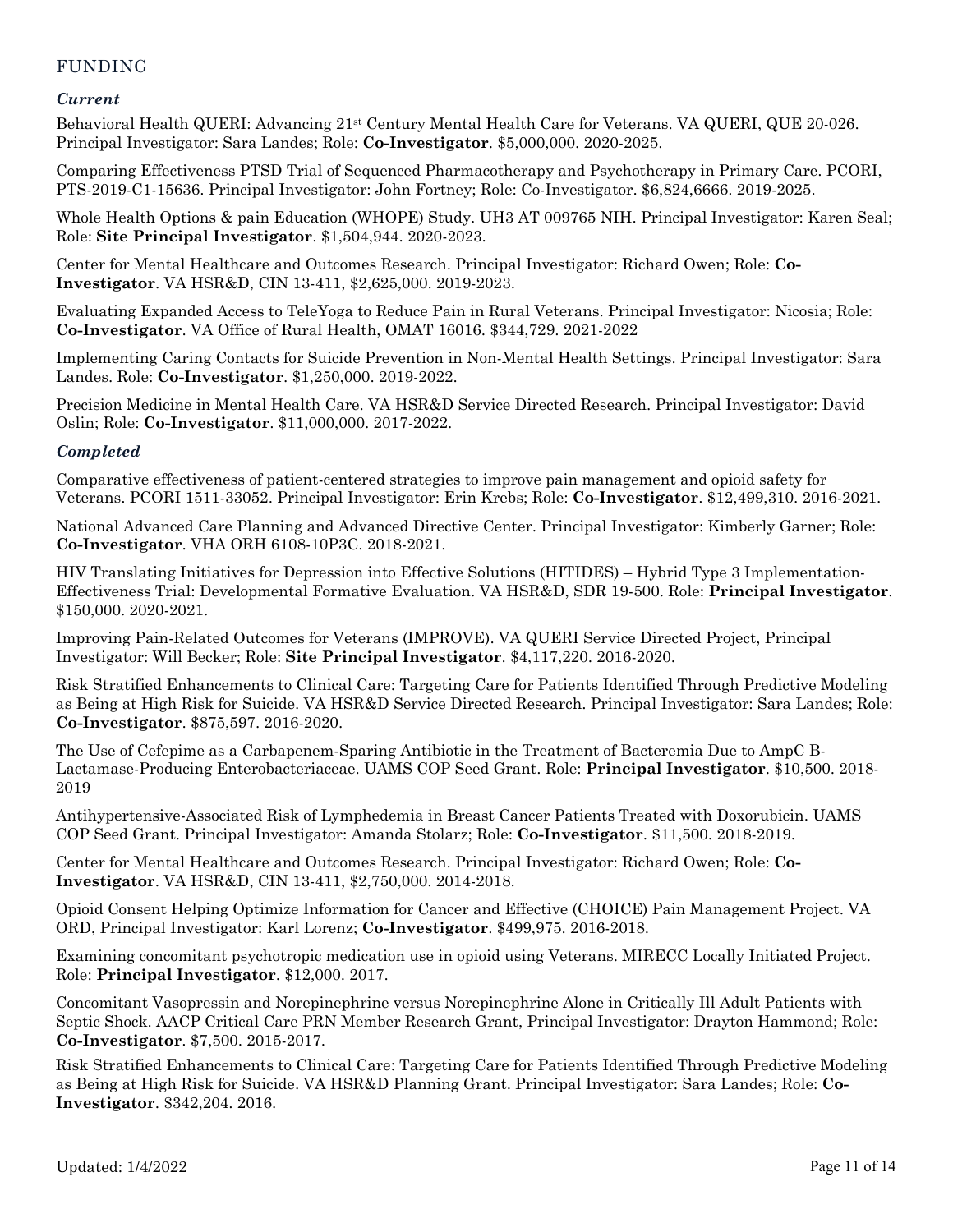Characterization of implementation facilitators and barriers in VA HIV clinics: examination of the inner setting. CeMHOR Locally Initiated Project. Role: **Principal Investigator**. \$17,947. 2016.

Cost effectiveness analysis of a telemedicine-based collaborative care for PTSD. VA South Central Veterans Health Network Pilot Project Grant Program, Role: **Principal Investigator**. \$100,000. 2014-2016.

Evaluation of medication synchronization in Arkansas community pharmacies. National Community Pharmacists Association. Research Contract; Role: **Principal Investigator**. \$15,000. 2014-2015.

Off-label use of anti-psychotics: determinants, costs, and impact on patient safety. Principal Investigator: Teresa J. Hudson; Role: **Co-Investigator**. VA HSR&D, RRP 11-379, \$99,353, 2012-2013.

Center for Mental Healthcare and Outcomes Research. Principal Investigator: Richard Owen; Role: **Co-Investigator**. VA HSR&D, HFP 09-155, \$4,840,000, 2009-2013.

## *Pending applications*

**Painter JT**. Implementation of collaborative care for depression in VA HIV clinics: Translating Initiatives for Depression into Effective Solutions (HITIDES). Resubmission: December 2018. \$978,861.

## SERVICE

# *Public*

**Membership Committee** AcademyHealth; Member July 2018-Present

**Annual Research Meeting Planning Committee** AcademyHealth; Member July 2018-Present

**Behavioral Health Services Research Advisory Committee** AcademyHealth; Member, July 2015-Present; Vice-chair, July 2016-June 2017; Chair July 2017-June 2018

#### **Pain Board**

Central Arkansas Veterans Healthcare System; Member, October 2016-Present

*University* **Intercollegiate Faculty Council**  University of Arkansas for Medical Sciences; Member, January 2021 **IPE Faculty Development Pillar Team**

University of Arkansas for Medical Sciences; Member, January 2021

**Educators Academy Advisory Committee**

University of Arkansas for Medical Sciences; Member, June 2017-Present; Reviewer, June 2017-Present

#### *College*

**Promotion and Tenure Committee** University of Arkansas for Medical Sciences; Member, July 2017-Present

#### **Student Research Committee**

University of Arkansas for Medical Sciences; Member, July 2017-Present

#### **Educational & Technology Support Advisory Committee**

University of Arkansas for Medical Sciences; Member, July 2016-Present*Department*

**Research Certificate Program Committee**

University of Arkansas for Medical Sciences; Member, July 2019-Present

**Pharmacy Practice Postgraduate Education Committee** University of Arkansas for Medical Sciences; Member, July 2015-June 2017; Chair, July 2015-June 2016

## **Pharmacy Practice New Faculty Member Development Committee**

University of Arkansas for Medical Sciences; Member, February 2013-July 2013

*Division*

## **Pharmaceutical Evaluation and Policy Graduate Student Advisory Committee**

University of Arkansas for Medical Sciences; Member, January 2013-Present; Co-chair, July 2015-June 2016

#### *Invited Presentations*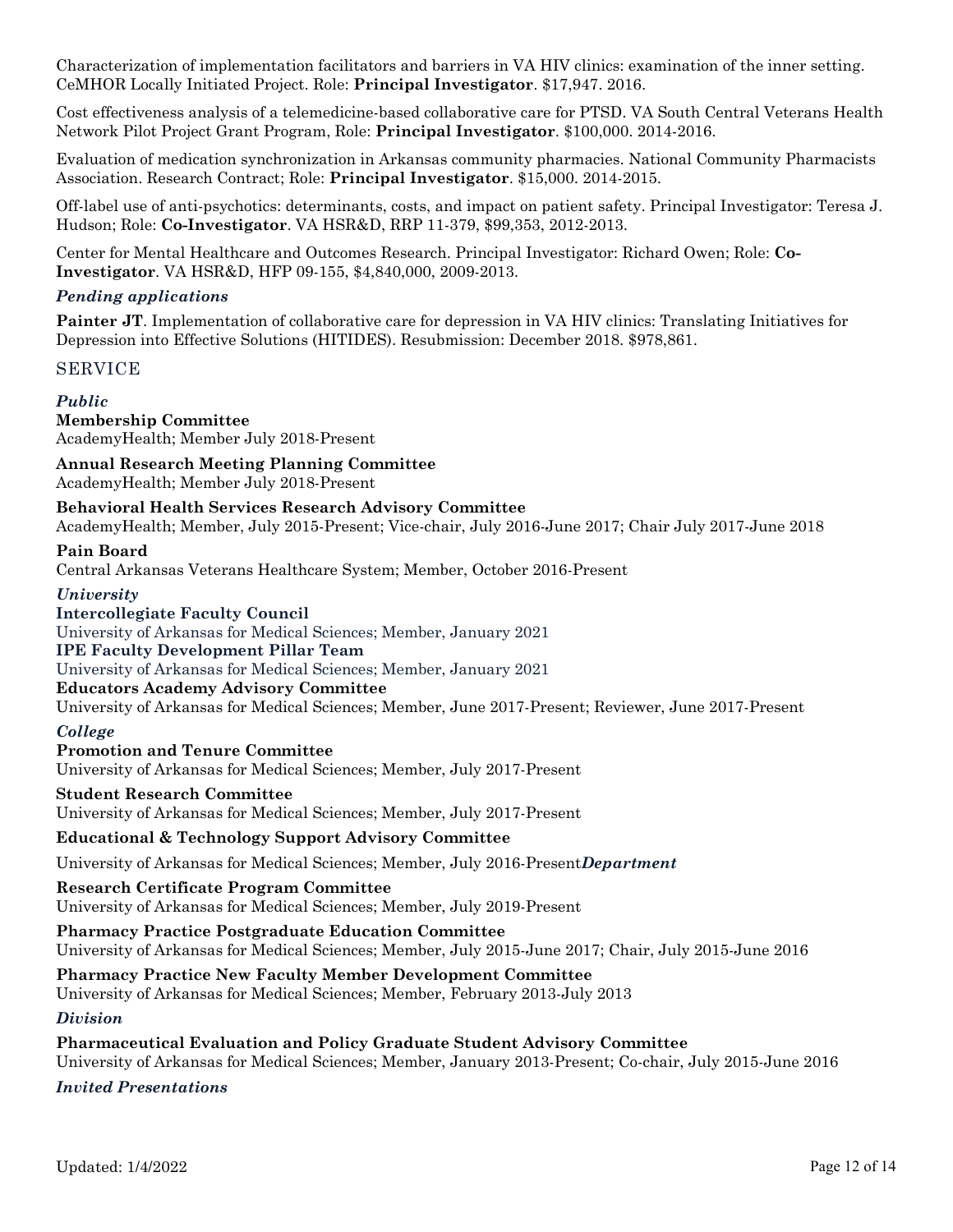- 1. **Painter JT**. Advance care planning via group visits: Partnering to discern implementation strategies from stakeholder activities. Academy Health 13th Annual Conference on the Science of Dissemination and Implementation. December 15, 2020.
- 2. **Painter JT**. Approaches to Educational Research: Best Practices to Answer Your Question. University of Arkansas for Medical Sciences Teaching Scholars Program. Little Rock, Arkansas: February 12, 2019.
- 3. **Painter JT**. Approaches to opioid optimization and pain management: overview of CAVHS options. Little Rock Air Force Base Medical Lunch and Learn. Little Rock AFB, Arkansas. November 6, 2018.
- 4. **Painter JT**. Test and Item Analysis. University of Arkansas for Medical Sciences, Teaching Certificate Program. Little Rock, Arkansas: July 24, 2017; July 17, 2018.
- 5. **Painter JT**. The Cost of Drugs. Lifequest of Arkansas. Little Rock, Arkansas. May 16, 2018.
- 6. **Painter JT**. Determining the Appropriateness of Off-Label Antipsychotic Use for Mental Health Indications. University of Arkansas for Medical Sciences, Department of Psychiatry Grand Rounds. Little Rock, Arkansas: August 1, 2016.
- 7. **Painter JT**. The Value of Pharmacists: Medication Adherence. Mercer University College of Pharmacy, Center for Clinical Outcomes Research and Education. Atlanta, Georgia: April 13, 2016
- 8. **Painter JT**. Opioid Abuse and Misuse Epidemic: Examining the Policy Landscape. University of Arkansas for Medical Sciences Pharmacy Update. Little Rock, Arkansas: December 13, 2015.
- 9. **Painter JT**. Introduction to Cost-Effectiveness Analysis. Veterans Affairs Geriatric Research, Education and Clinical Center. North Little Rock, Arkansas: November 2, 2015.
- 10. **Painter JT**. Seniors and Drugs of Abuse. Invited presentation: University of Arkansas for Medical Sciences 16th Annual Geriatrics and Long-Term Care Update. Little Rock, Arkansas: September 27, 2015.
- 11. **Painter JT**. Writing your *curriculum vitae*. Invited presentation: Arkansas Association of Health-System Pharmacists 48th Annual Fall Seminar. Little Rock, Arkansas: October 3, 2014. Invited presentation: Harding University College of Pharmacy. Searcy, Arkansas: October 30, 2014. 47th Annual Fall Seminar. Little Rock, Arkansas: October 4, 2013.

#### REVIEWER

#### *Meeting abstracts*

AcademyHealth. 2017 Annual Research Meeting Behavioral Health Services Research Topic Highlights. AcademyHealth. 2015-2017 Behavioral Health Services Research Annual Adjunct Meeting.

#### *Chapters*

American College of Clinical Pharmacy. 2016-2018 Pharmacotherapy Self-Assessment Program Journal of Pharmacy Practice: Fibromyalgia.

#### *Grants*

Department of Veterans Affairs. Scientific Merit Review Board Subcommittee on Health Care and Clinical Management. Standing Member, 2020-2024.

Uniformed Services University. Health Services Research Program. 2018-Present.

Netherlands Organization for Health Research and Development. 2016 Efficiency Research Grants Program.

#### *Journals*

Journal of General Internal Medicine International Journal of Pharmacy Practice Arthritis Care & Research Currents in Pharmacy Teaching and Learning American Journal of Pharmacy Benefits Journal of the American Pharmacists Association Pharmacy Practice Psychiatric Service Pain Medicine